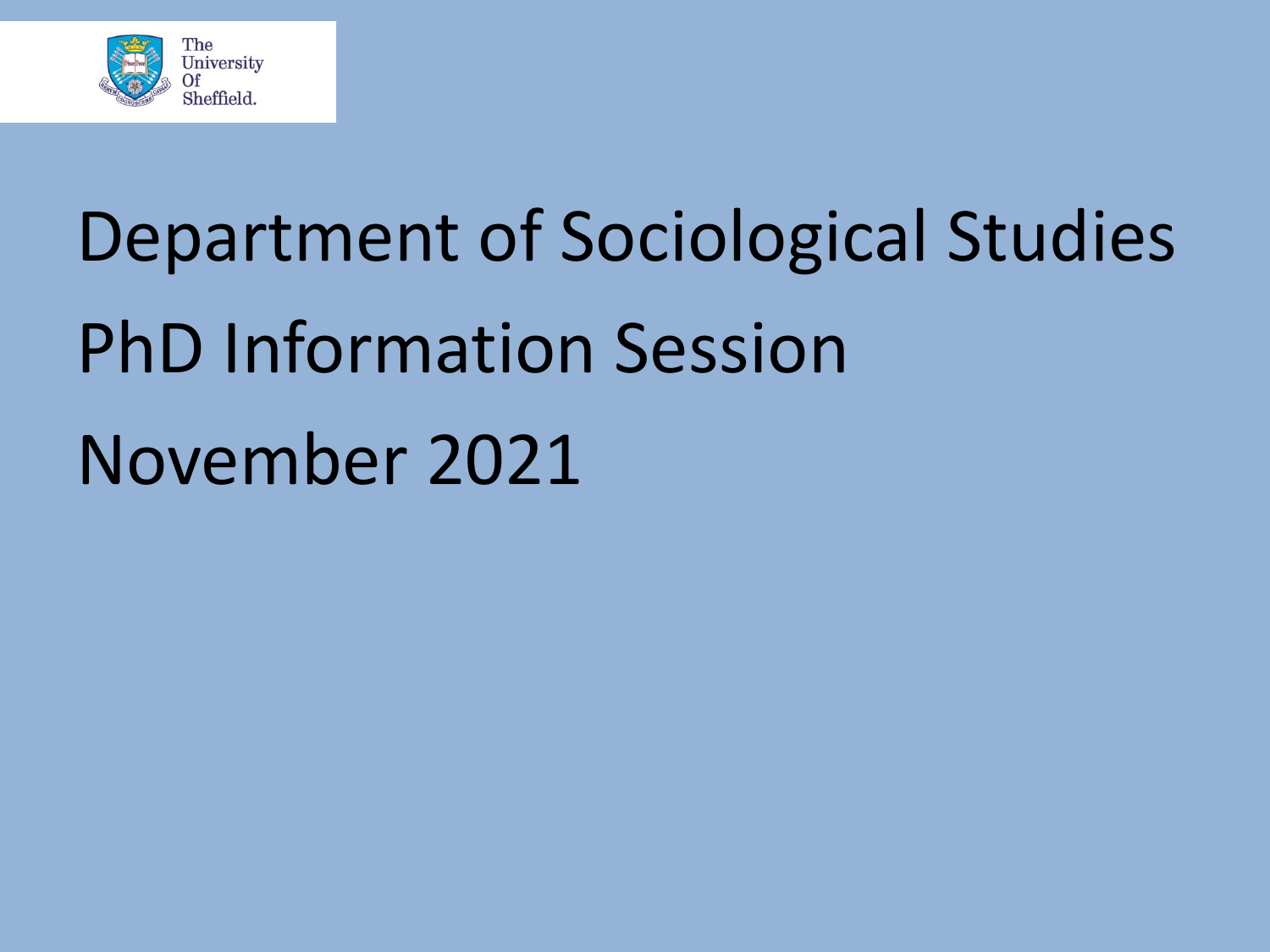### PhD Information Session

- 1. Kate Weiner, PGR admissions tutor– PhD and scholarship applications process
- 2. Jo Britton, Director of PGR PhD study in the department
- 3. Danica Darley, Monika Fratczak and Yingzi Shen, current PhD students, application and PhD experience
- 4. Your questions

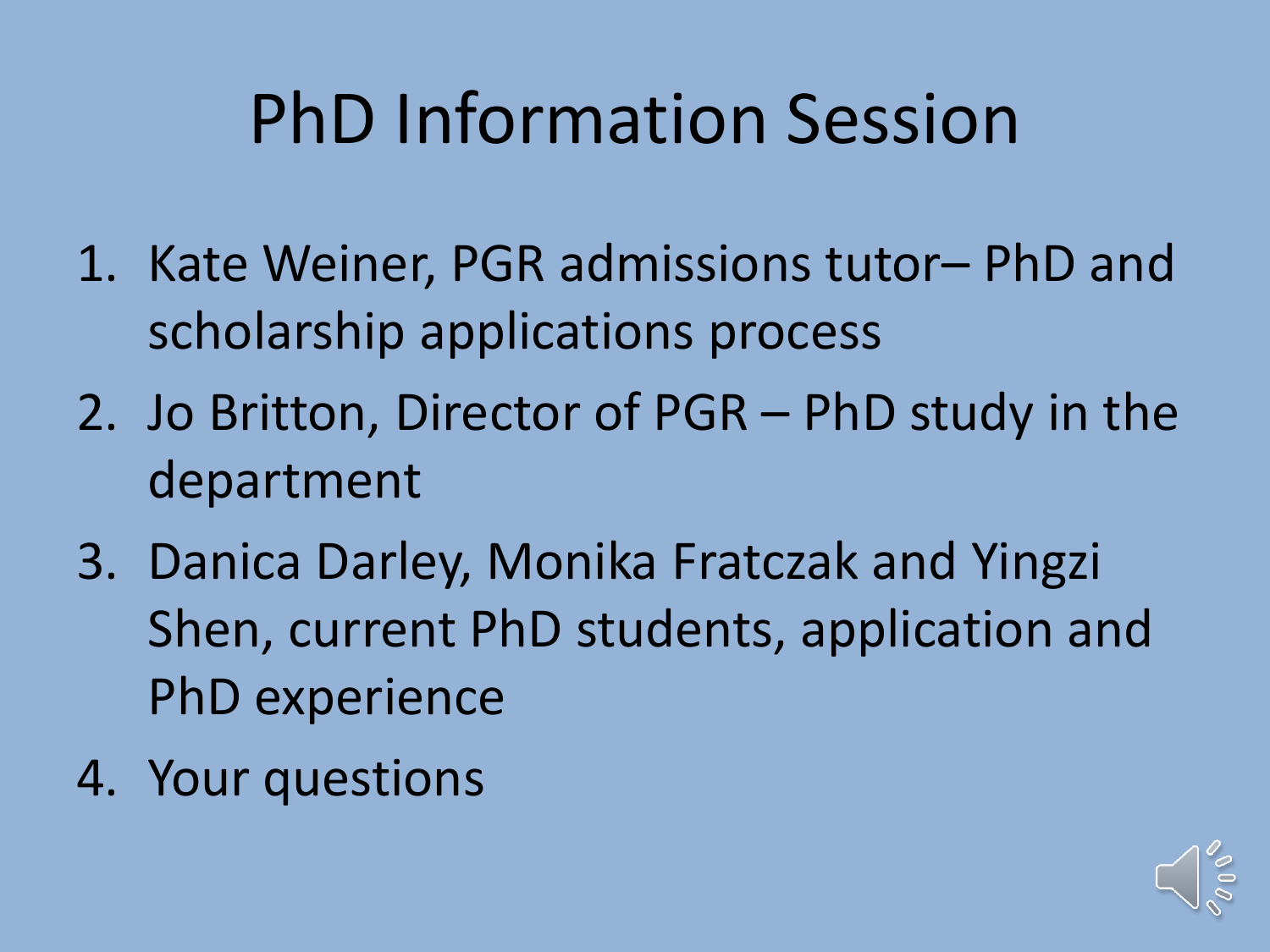### PhD Application Process

- Start to think about your research idea/develop research proposal (1-2000 words) [https://www.sheffield.ac.uk/socstudies/phd/research](https://www.sheffield.ac.uk/socstudies/phd/research-proposal)proposal
- Make contact with prospective supervisors [https://www.sheffield.ac.uk/socstudies/people/academic](https://www.sheffield.ac.uk/socstudies/people/academic-staff) -staff
- Make a formal application via the University PG application system [https://www.sheffield.ac.uk/postgraduate/phd/apply/ap](https://www.sheffield.ac.uk/postgraduate/phd/apply/applying) plying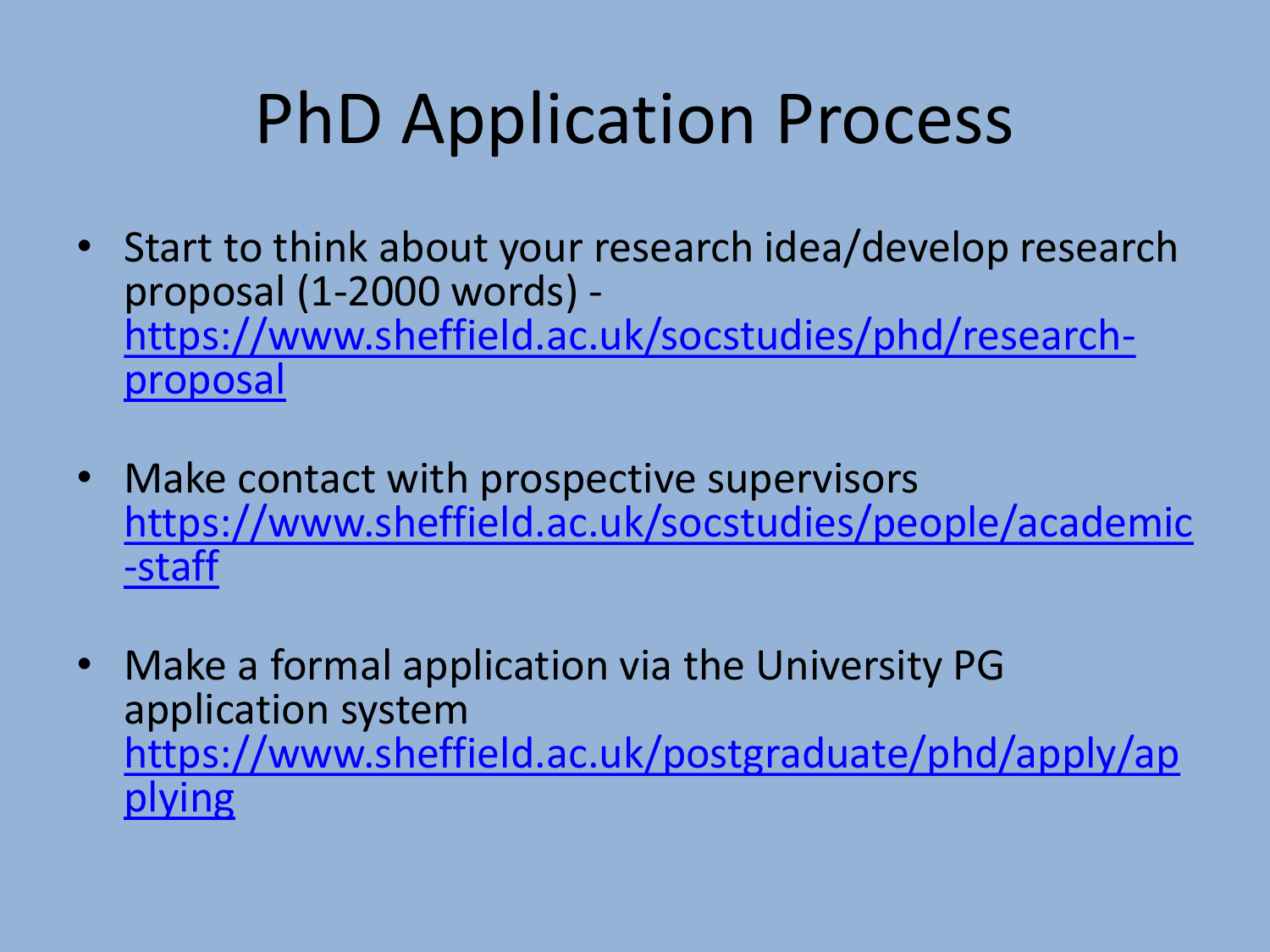### Entry Requirements for PhD Study

- Undergraduate Degree at minimum 2.1 or equivalent
- Masters Degree at minimum Merit of equivalent
- IELTS average 6.5 or above (no less than 6.0 in any component)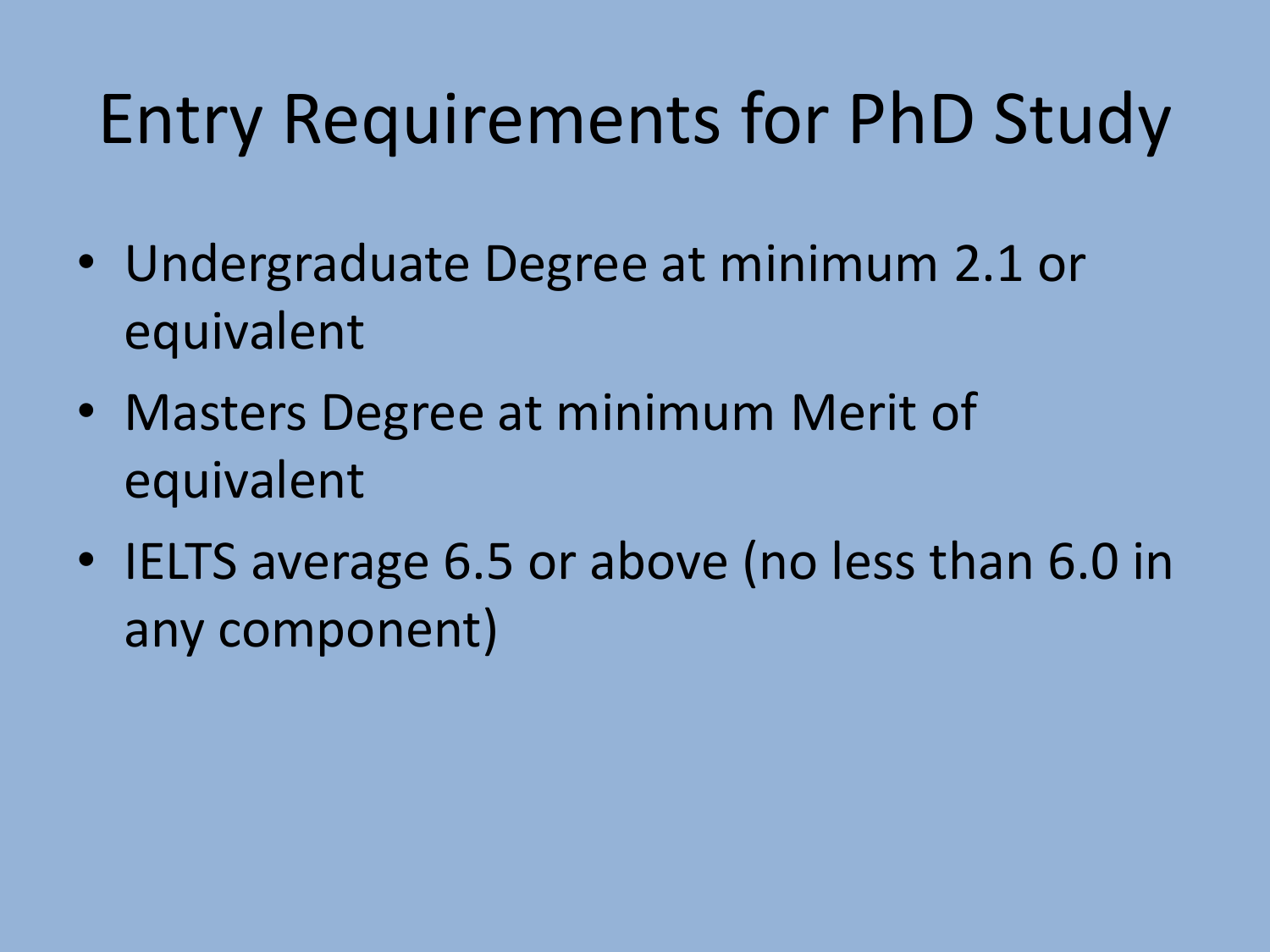### White Rose Social Sciences Doctoral Training Partnership Studentships

- WRDTP regional consortium funded by ESRC
- 35 pathway awards
- 2 ring fenced for Black British students [\(details](https://wrdtp.ac.uk/studentships/wrdtp-stuart-hall-foundation-awards/))
- 4 Advanced Quantitative Methods (AQM) awards
- Available as 1+3 programme or +3 programme
	- 1 +3 [MA Social Research](https://www.sheffield.ac.uk/smi/postgraduate/ma-social-research)

- +3 programme: at least 60 credits social science research training at M level, excluding dissertation ([FAQs\)](https://wrdtp.ac.uk/wp-content/uploads/2021/11/WRDTP-Studentship-FAQs-2022-nov-update.docx).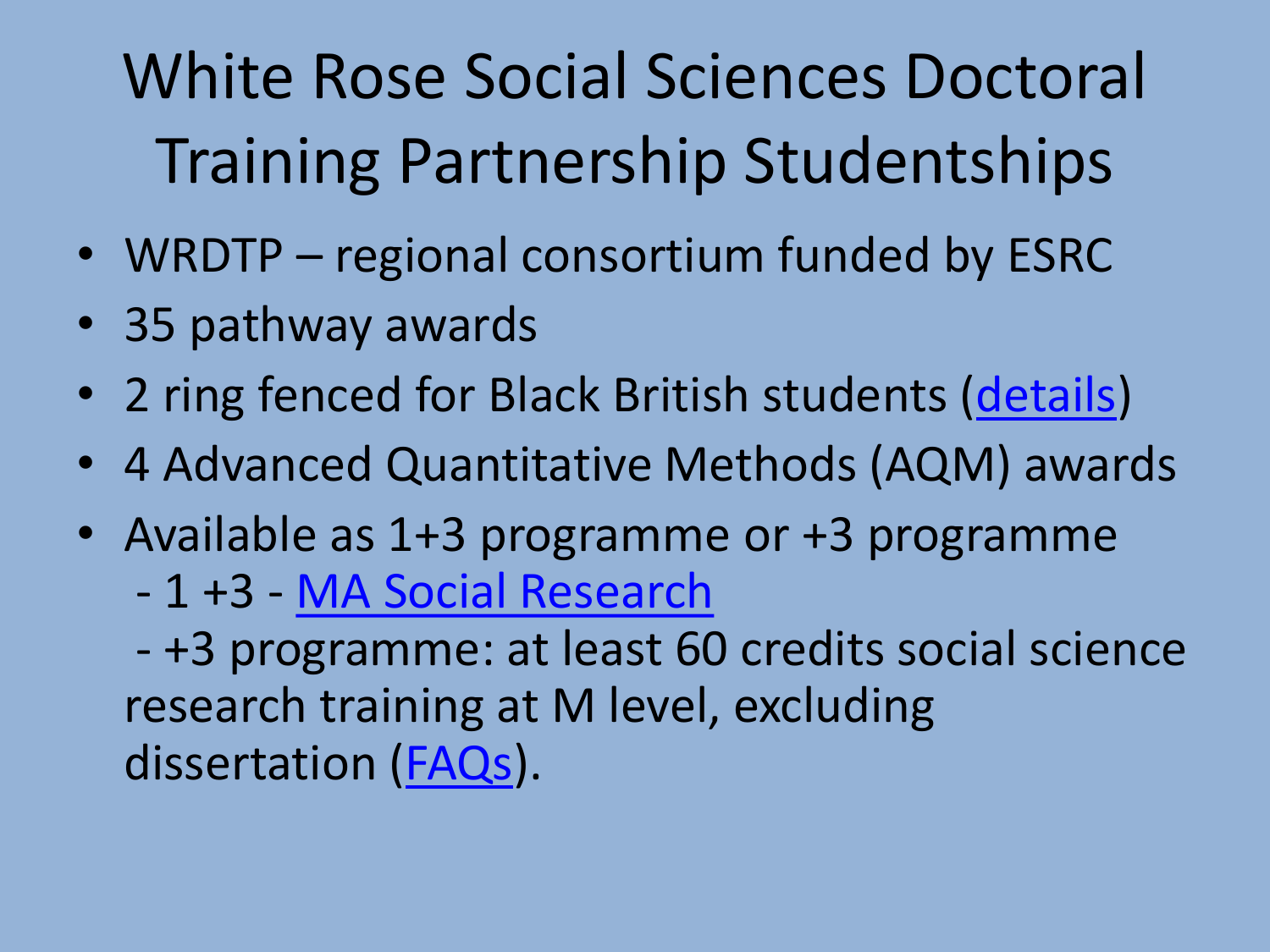### Scholarships and eligibility

- WRDTP awards UK and international applicants
- University/faculty awards UK and international applicants
- Joint China Scholarship Council/University of Sheffield scholarship ([details\)](https://www.sheffield.ac.uk/postgraduate/phd/scholarships/csc) – Chinese nationals
- White Rose College of Arts and Humanities (WRoCAH) AHRC scholarships [\(details](https://wrocah.ac.uk/funding/prospective-students/2022-wrocah-ahrc-open-competition-studentships/)) - UK and international applicants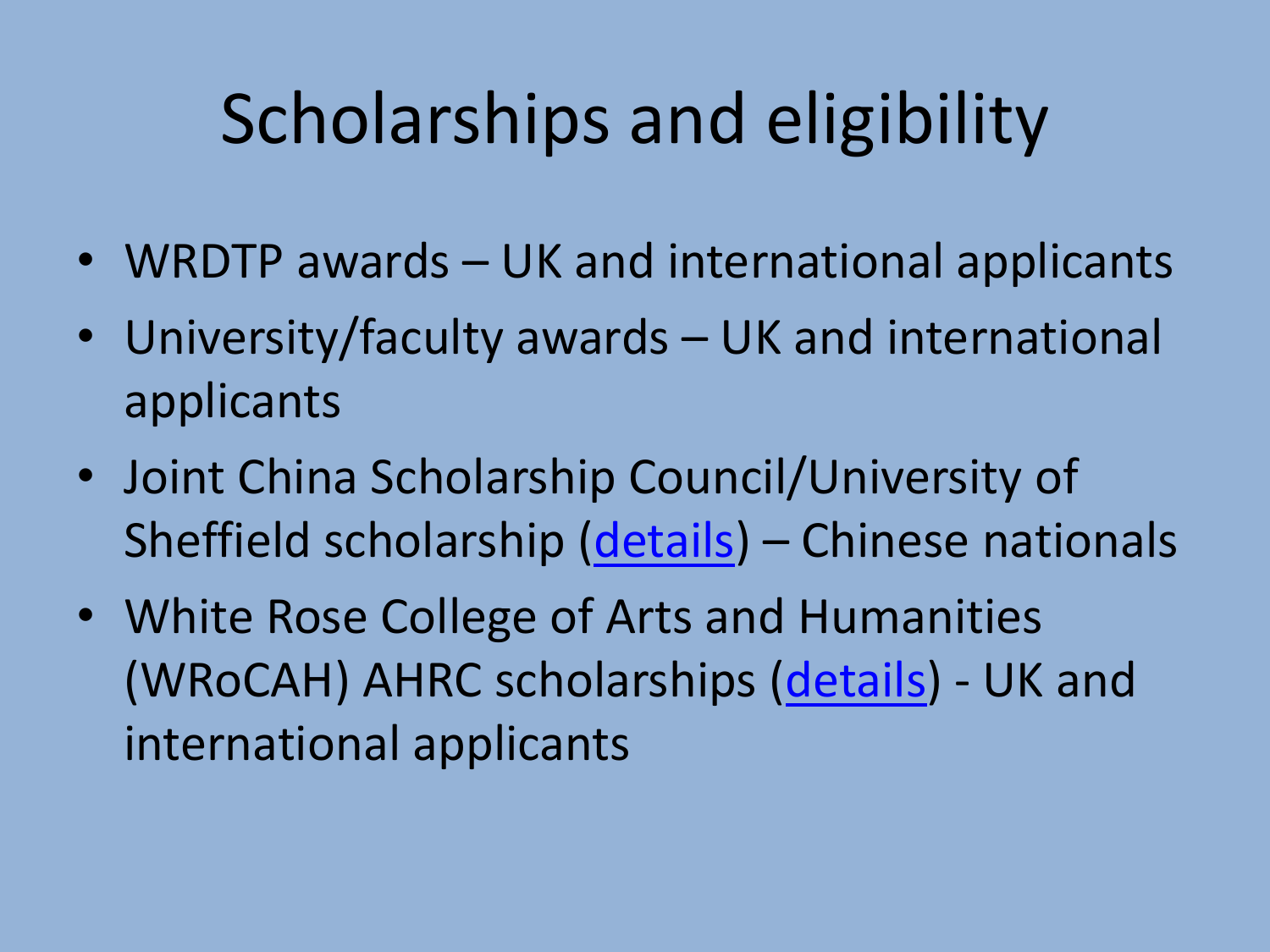### Scholarship application process

- Apply for PhD place deadline **14th of January** (but earlier is better).
- Apply for scholarship through PG application system (except for WRoCAH AHRC scheme)
- Deadline for ALL schemes: **27th January 17.00**.
- Department shortlists applications to nominate to faculty, who decide who to forward to regional awards committees
- Nominated applicants notified of outcome end of April.

=> Dept has strong track record, but good to be realistic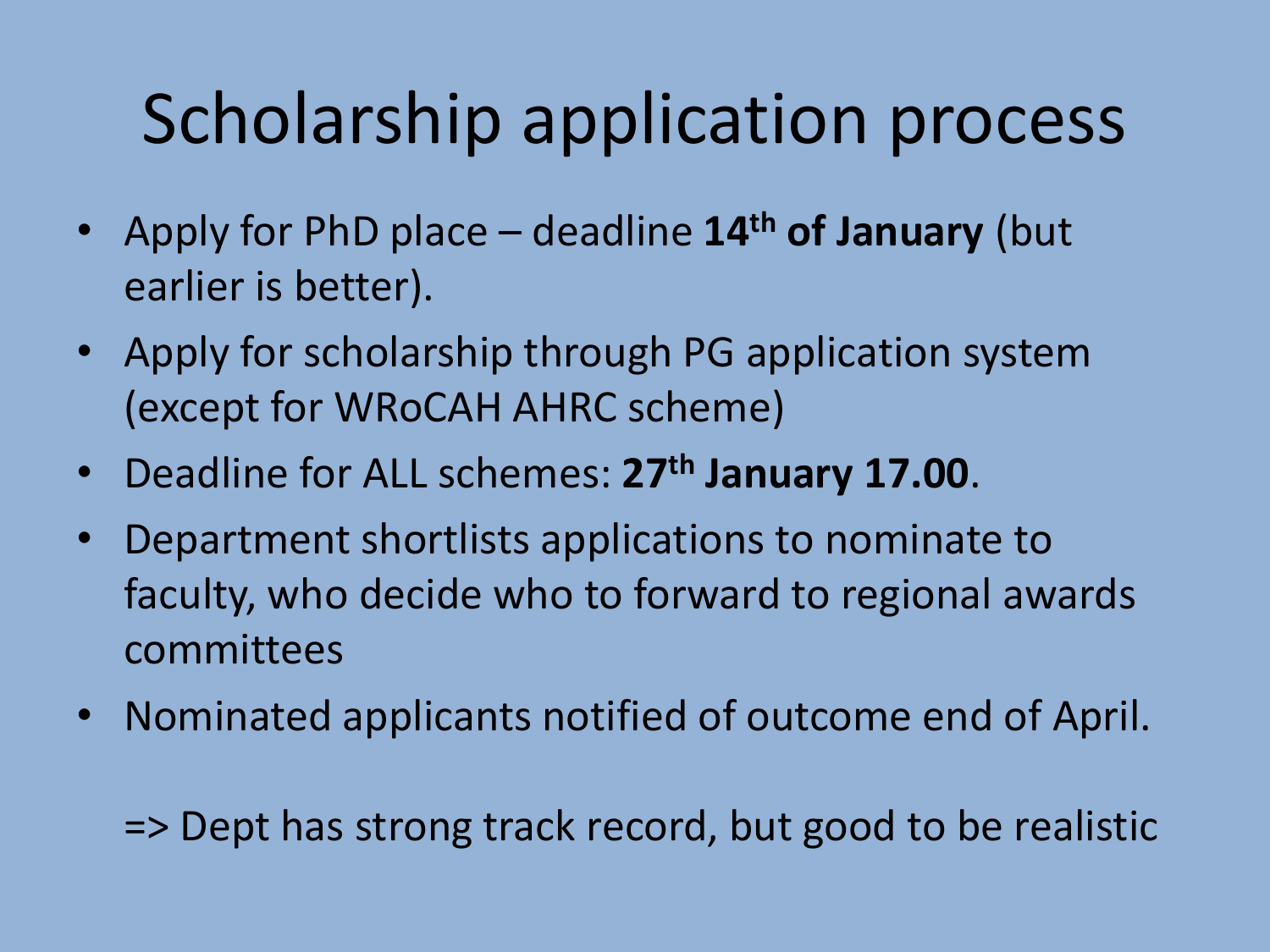# Doing a PhD in Sociological Studies

- Supervision (different models)
- Training Needs Analysis: University, Faculty and Department Training (e.g. Training in Discipline module)
- Postgraduate research conference
- Study space and social space
- Teaching opportunities (Graduate Teaching Assistants)
- Careers support
- Publishing (internal review system)
- Postdoctoral Fellowships (internal review system)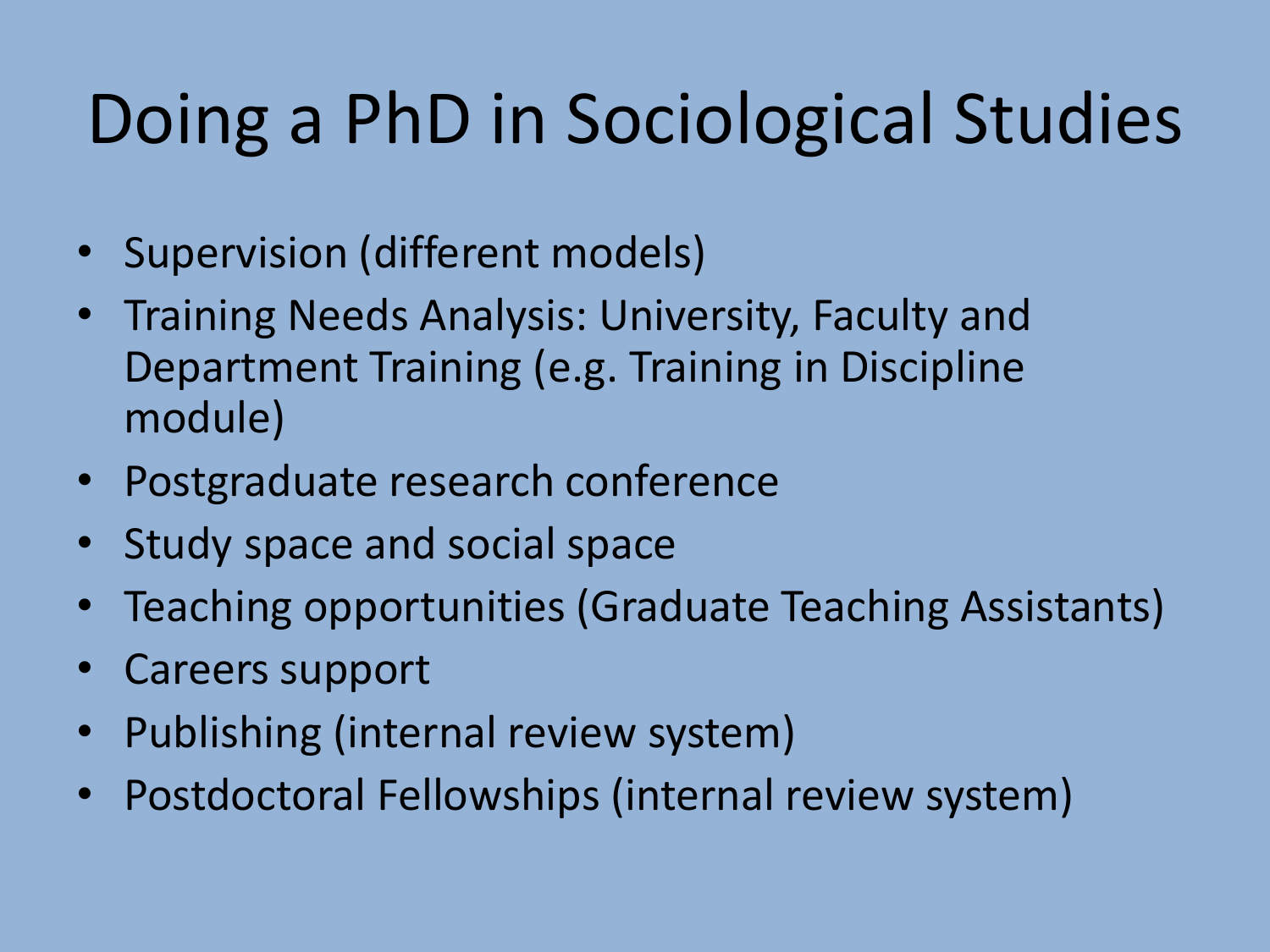# A summary of PhD progression milestones

#### **Year 1**

- Induction & Training Needs Analysis
- *Biannual review (6 months)*
- Confirmation review (12 months)

#### **Year 2**

- *Biannual review* (18 months)
- Submission review (24 months)

#### **Year 3**

- *Biannual review* (30 months)
- Thesis submission/Submission review (36 months)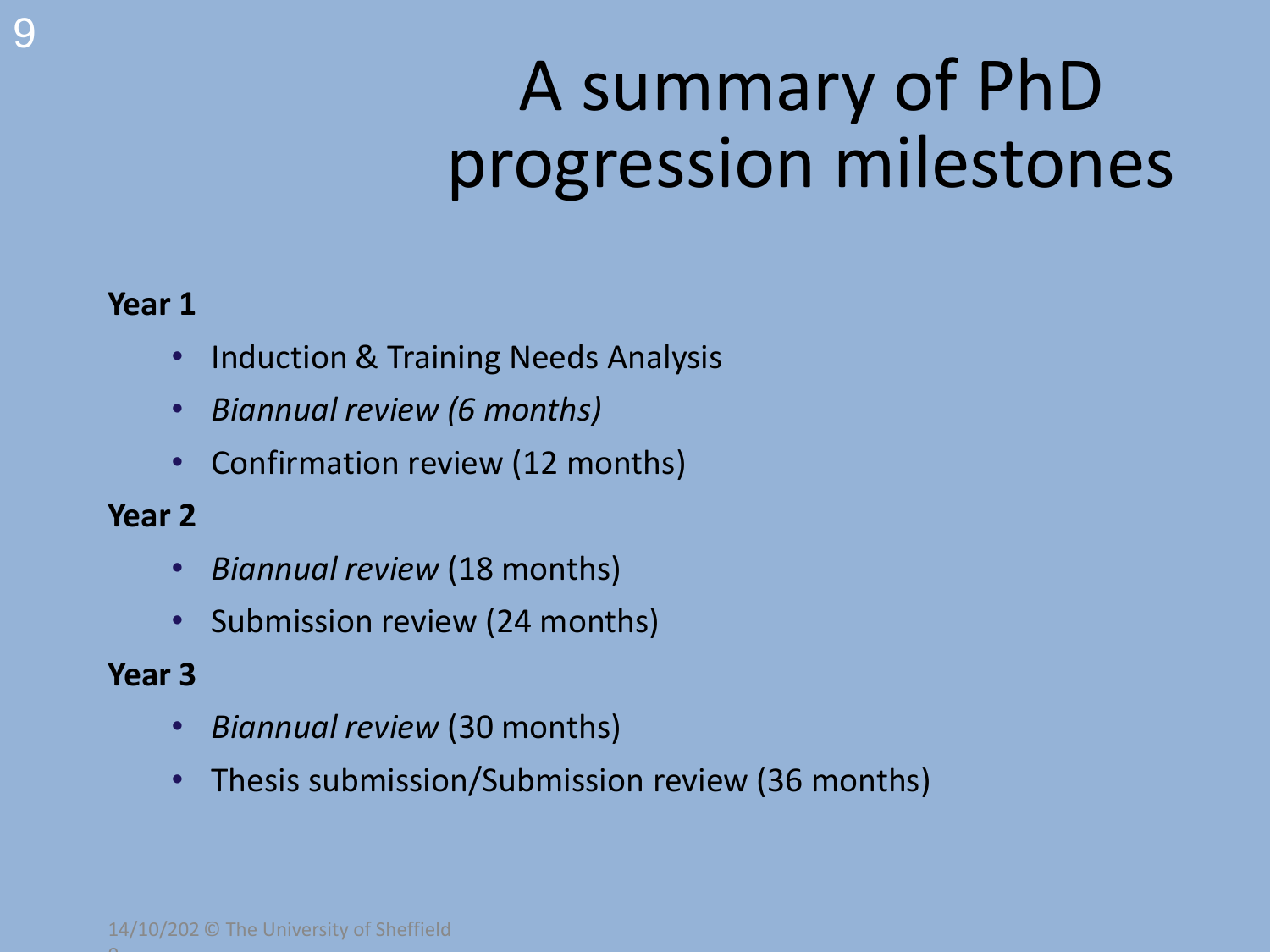#### Sociological Studies' Research Community

**Research themes**: Everyday Life and Critical Diversities, Social Inequalities and Social Ordering, STeMiS, Wellbeing and Health Across the Lifecourse

<https://www.sheffield.ac.uk/socstudies/research/research-themes>

#### **Centres and Networks**:

[https://www.sheffield.ac.uk/socstudies/research/centres-and](https://www.sheffield.ac.uk/socstudies/research/centres-and-networks)networks

#### **Annual lecture series**:

Next one is the Westergaard Annual Lecture online on Tuesday 17 November 2020. Register here:

<https://www.sheffield.ac.uk/socstudies/events>